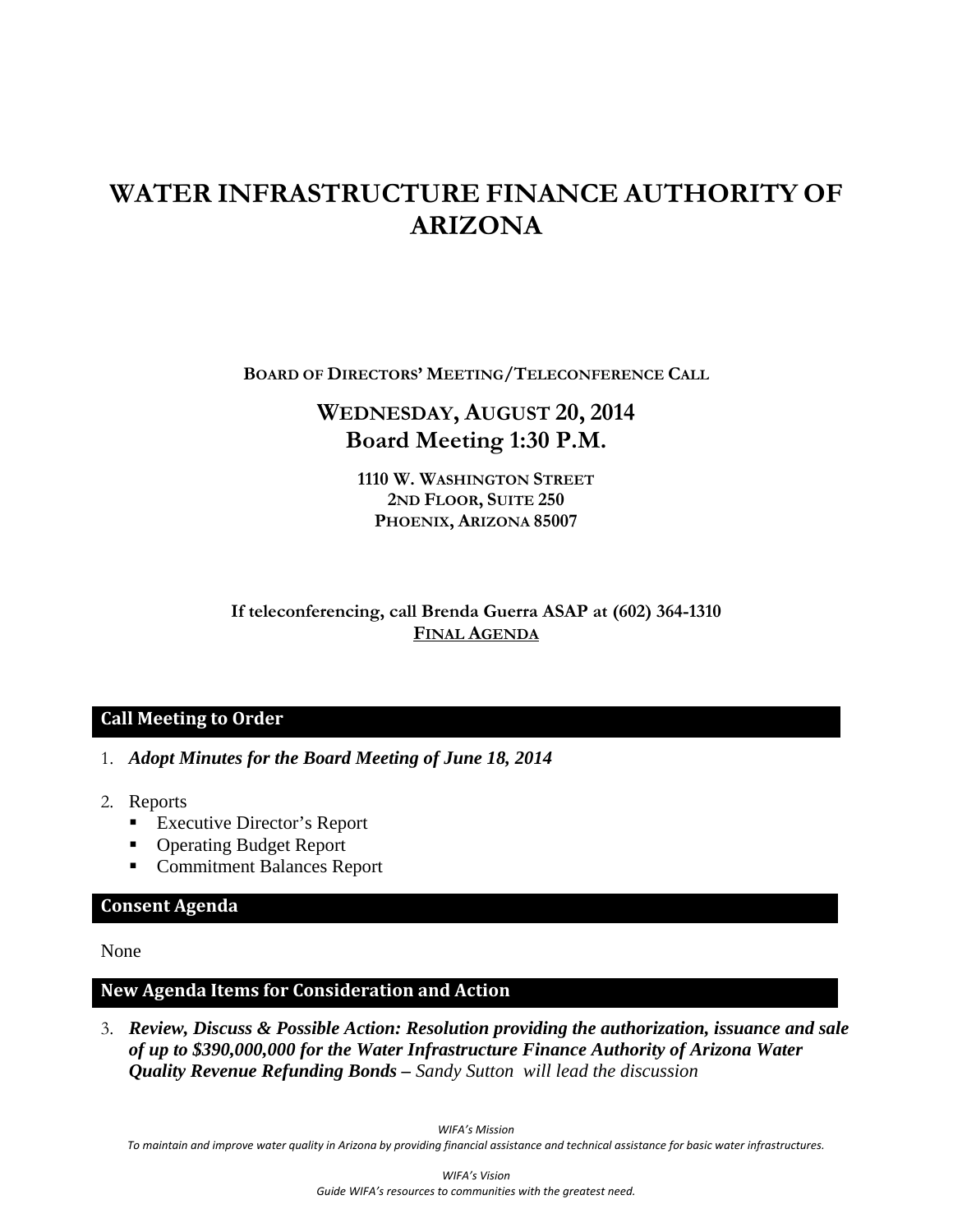4. *Adopt Revisions to CWRF Financial Assistance Project Priority List Funding Cycle 2015: Sara Konrad will lead the discussion*

CW PPL:

No changes.

CW FR:

- No changes.
- 5. *Adopt Revisions to DWRF Financial Assistance Project Priority List Funding Cycle 2015: Sara Konrad will lead the discussion*

DW PPL:

- Add: City of Somerton DW 019-2015
- Add: Tierra Buena Water Company, Inc. DW 020-2015
- Change: City of Williams DW 002-2015 increased score and rank (points for energy efficiency).
- Change: Diamond Valley Water District DW 005-2015 changed to design loan, decreased amount.
- Change: Montezuma Rimrock Water Company, LLC DW 013-2015 miscellaneous edits.

DW FR:

- Add: City of Somerton DW 019-2015
- Add: Montezuma Rimrock Water Company, LLC DW 013-2015
- 6. **Review, Discuss & Possible Action:** Approve Loan Resolution 2015-001 and Due Diligence Summary CW 003-2015 – Town of Chino Valley – CWRF – \$6,142,500 *– Sara Konrad will lead the discussion*
- 7. **Review, Discuss & Possible Action:** Approve Loan Resolution 2015-002 and Due Diligence Summary DW 004-2015 – Town of Chino Valley – DWRF – \$7,357,500 *– Sara Konrad will lead the discussion*
- 8. **Review, Discuss & Possible Action:** Approve Loan Resolution 2015-003 and Due Diligence Summary DW 002-2015 – City of Williams – DWRF – \$3,500,000 *– Sara Konrad will lead the discussion*
- 9. **Adopt/Modify/Terminate Operating Policy:** *Sara Konrad will lead the discussion*

### **Update, Discussion or Presentation**

- 10. New Business/Issues:
	- Next Board Meeting Date Wednesday, October 15, 2014 at 1:30PM in Phoenix, Arizona

### **Meeting Conclusion & Adjournment**

To maintain and improve water quality in Arizona by providing financial assistance and technical assistance for basic water infrastructures.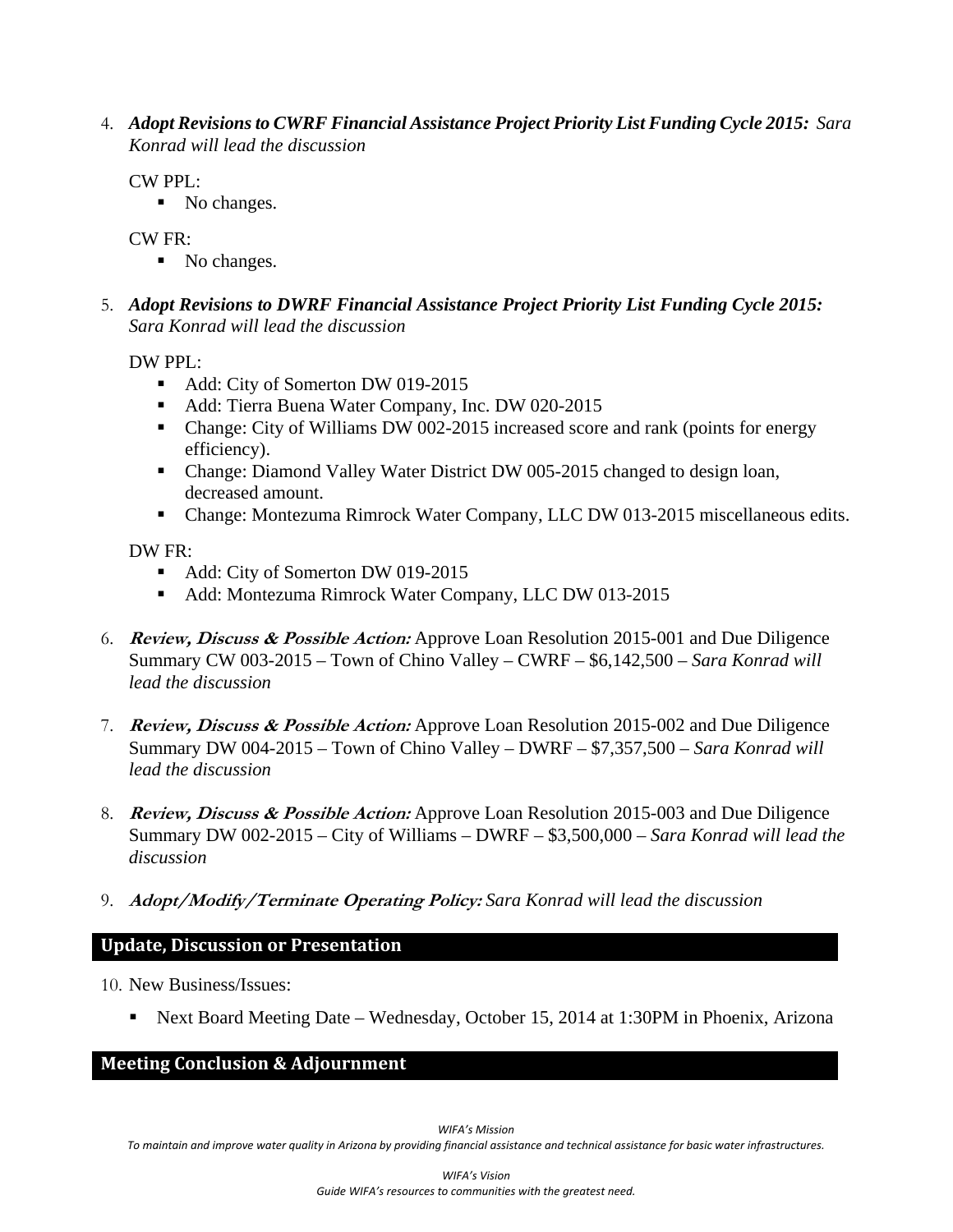2015 Funding Cycle - Project Priority List Arizona's Clean Water Revolving Fund August 2014

| 군             | Rank Applicant                                   |            |               | <b>Population   County   Project Name</b>     | Number<br>Project | Probable Green<br>Requested /<br><b>Allionill</b><br><b>Amount</b> | <b>Subsidy</b> |
|---------------|--------------------------------------------------|------------|---------------|-----------------------------------------------|-------------------|--------------------------------------------------------------------|----------------|
|               | <sup>1</sup> Tri-city Regional Sanitary District | 4,014 Gila |               | <b>Tri-City Regional Sanitary District</b>    | 001 2015          | \$45,685,204.00                                                    | 80%            |
|               |                                                  |            |               |                                               |                   | Categorical<br>\$3,000,000.00                                      |                |
|               | <sup>3</sup> Show Low, City of                   |            | 10,700 Navajo | Wastewater Treatment Plant                    | 0022015           | \$600,000.00                                                       | 80%            |
|               |                                                  |            |               | Extension of Sewer along SR 89 between Road 2 |                   |                                                                    |                |
|               | <sup>1</sup> Chino Valley, Town of               |            |               | 5,100 Yavapai North and Road 3 North          | 0032015           | \$6,142,500.00                                                     | 75%            |
| <b>Total:</b> |                                                  |            |               |                                               |                   | \$54,827,704.00                                                    |                |

 $^1$  Eligible for disadvantaged community designation

<sup>2</sup> New project on PPL

 $^3$  Eligible for Green Project Reserve $^4$  Board resolution  $^4$  Board approved; subsidy locked in at time of board resolution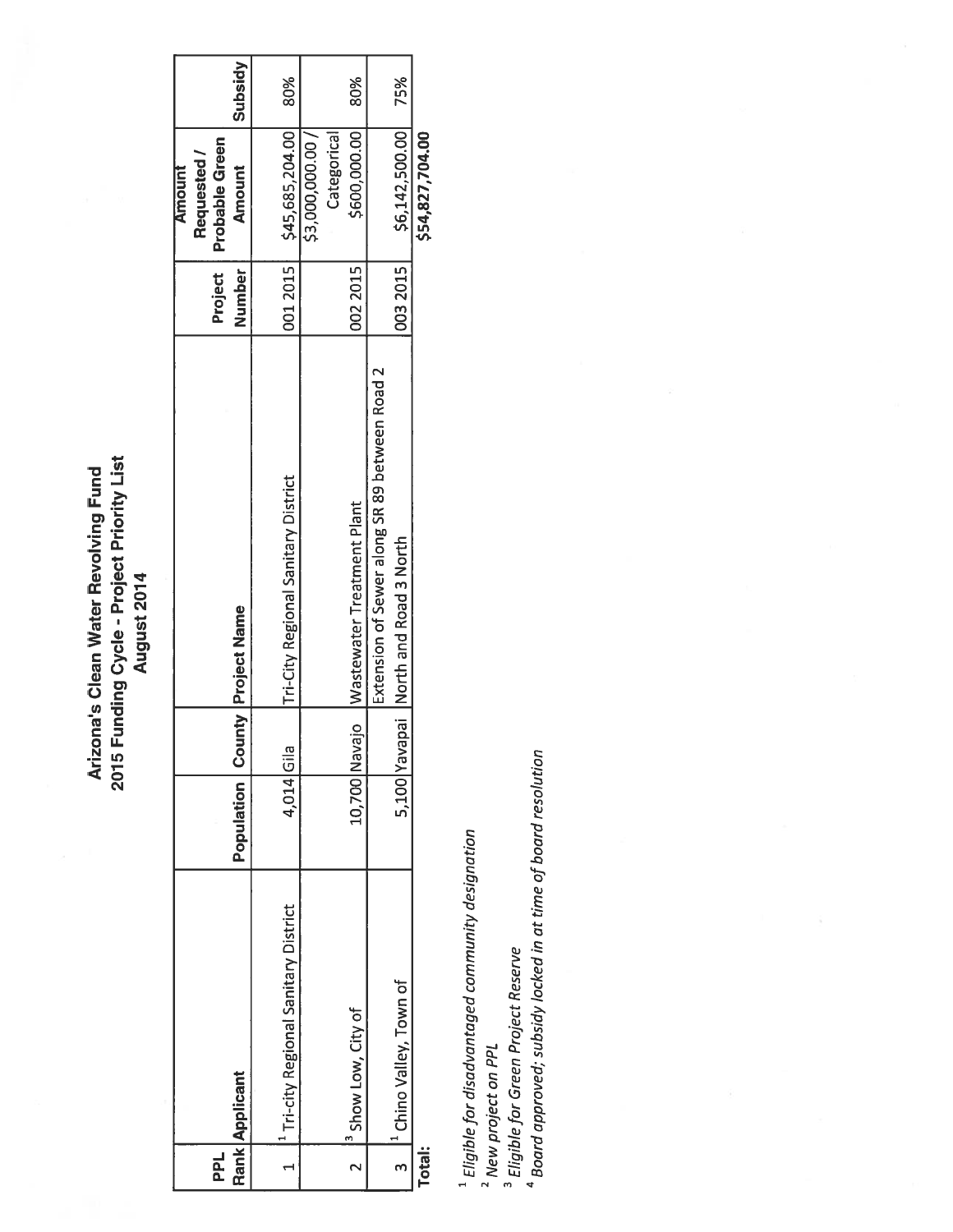# Arizona's Clean Water Revolving Fund<br>2015 Funding Cycle - Fundable Range<br>August 2014

| undable |            |                       |                  |      |                                                     |               |                             |                     |
|---------|------------|-----------------------|------------------|------|-----------------------------------------------------|---------------|-----------------------------|---------------------|
| ăue     | <b>PPL</b> |                       |                  |      |                                                     | Project       | Amount                      |                     |
| Rank    | Rank I,    | Applican              | Population   Cou |      | <b>Inty Project Title</b>                           | <b>Number</b> | Requested                   | Vpisqn <sub>S</sub> |
|         |            |                       |                  |      | Extension of Sewer along SR 89 between Road 2 North |               |                             |                     |
|         |            | Chino Valley, Town of | $\frac{100}{1}$  | Yava | apai and Road 3 North                               |               | 003 2015 \$6,142,500.00 75% |                     |
|         |            |                       |                  |      |                                                     |               | \$6,142,500.00              |                     |

î.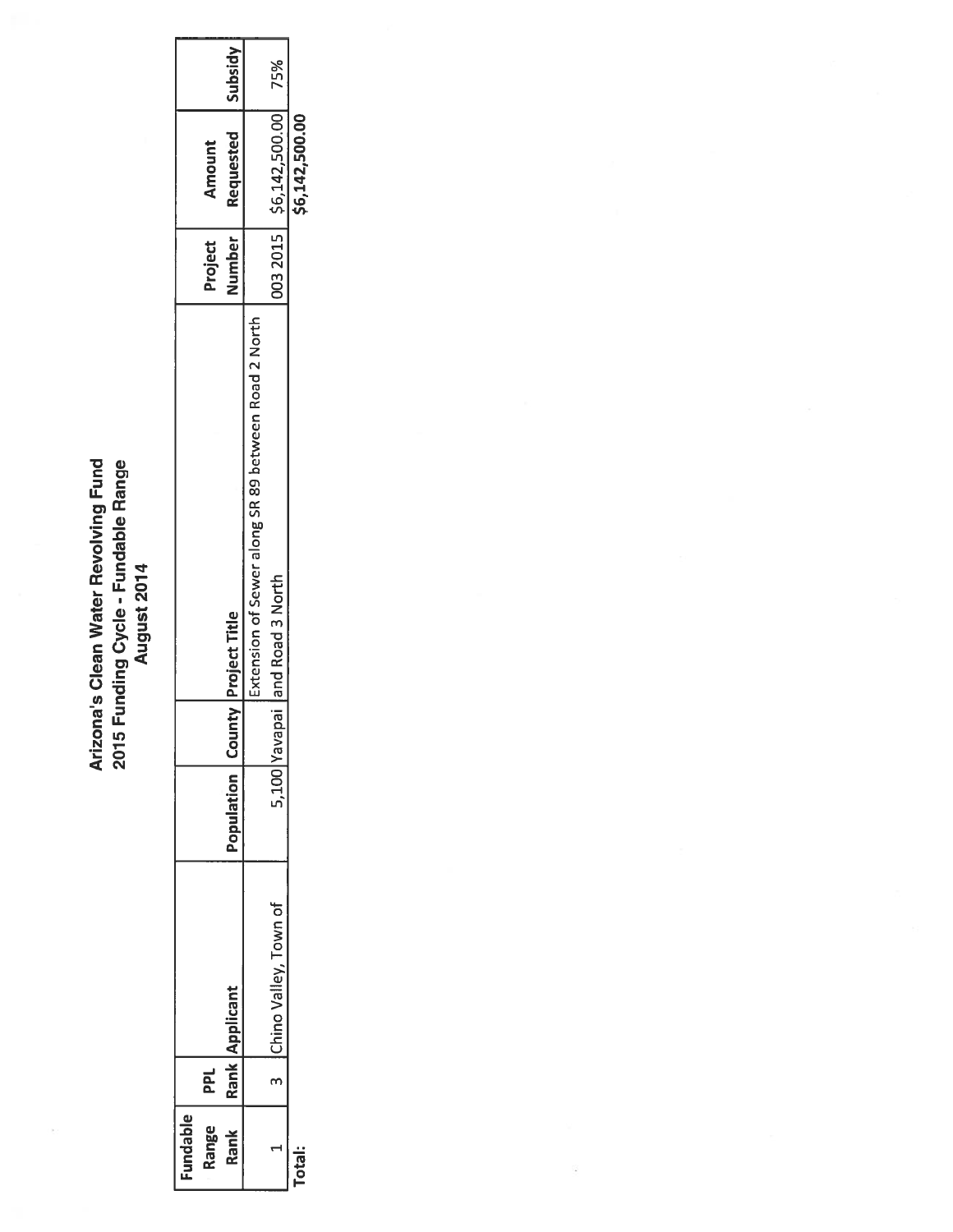| 2015 Funding Cycle - Project Priority List<br>Arizona's Drinking Water Revolving Fund<br>August 2014 |
|------------------------------------------------------------------------------------------------------|
|------------------------------------------------------------------------------------------------------|

 $\sim$ 

|                          |                                                    |                      |          |                                                               |          | <b>Amount</b>                 |         |
|--------------------------|----------------------------------------------------|----------------------|----------|---------------------------------------------------------------|----------|-------------------------------|---------|
| <b>PPL</b>               |                                                    |                      |          |                                                               | Project  | Probable Green<br>Requested / |         |
|                          | Rank Applicant                                     | Population           | County   | Project Name                                                  | Number   | <b>Amount</b>                 | Subsidy |
| $\overline{\phantom{0}}$ | <sup>1</sup> Cienega Water Company                 | $\boxed{140}$        | La Paz   | Fluoride Treatment and System Upgrades                        | 006 2015 | \$50,000.00                   | 70%     |
|                          |                                                    |                      |          | Arsenic Removal System and Well Site                          |          |                               |         |
| $\mathbf{\Omega}$        | <sup>1</sup> Monte Vista Water Company             | $\overline{58}$      | Cochise  | Improvements                                                  | 008 2015 | \$60,000.00                   | 75%     |
| m                        | <sup>1</sup> Harrisburg Utility Company, Inc.      | 959                  | La Paz   | Water Storage Tank Replacement                                | 0072015  | \$115,000.00                  | 75%     |
| 4                        | <sup>1</sup> Cibola Mutual Water Co. Inc.          | $\overline{5}$       | La Paz   | <b>TTHM Removal System</b>                                    | 0012015  | \$125,000.00                  | 80%     |
| Lŋ                       | <sup>2</sup> Tierra Buena Water Company Inc.       | 320                  | Maricopa | Arsenic Remediation                                           | 020 2015 | \$320,000.00                  | 85%     |
|                          |                                                    |                      |          | Arsenic Treatment, Transmission                               |          |                               |         |
| $\ddot{\circ}$           | Truxton Canyon Water Company                       | 2,202                | Mohave   | Replacement, & Well Electric Changeover                       | 018 2015 | \$1,819,208.00                | 85%     |
| Z                        | Christopher Creek Haven                            | 225                  | Gila     | Storage Tank Replacement                                      | 015 2015 | \$30,000.00                   | 85%     |
|                          |                                                    |                      |          |                                                               |          | \$3,500,000.00                |         |
|                          |                                                    |                      |          | Water Supply / Water Sustainability &                         |          | Categorical                   |         |
| $\infty$                 | <sup>1, 3</sup> Williams, City of                  | 3,145                | Coconino | Storage                                                       | 002 2015 | \$965,000.00                  | 80%     |
|                          |                                                    |                      |          | Water System Improvements & Purchase                          |          |                               |         |
| $\sigma$                 | <sup>1</sup> Chino Valley, Town of                 | 1,200                | Yavapai  | City of Prescott Water Distribution System in<br>Chino Valley | 004 2015 | \$7,357,500.00                | 80%     |
|                          |                                                    |                      |          |                                                               |          |                               |         |
| $\overline{a}$           | <sup>1</sup> Yarnell Water Improvement Association | 1,700                | Yavapai  | Repairs due to Yarnell Wildfire                               | 011 2015 | \$1,200,000.00                | 75%     |
| 11                       | <sup>1,2</sup> Somerton, City of                   | $1,121$ <sup>5</sup> | Yuma     | Purchase of Orange Grove Water Company                        | 019 2015 | \$550,000.00                  | 80%     |
| $\overline{2}$           | <sup>1</sup> Montezuma Rimrock Water Company LLC   | 450                  | Yavapai  | Storage Tank Replacement                                      | 013 2015 | \$108,000.00                  | 80%     |
| $\mathfrak{a}$           | <sup>1</sup> Diamond Valley Water District         | 2,800                | Yavapai  | System Replacement                                            | 005 2015 | \$500,000.00                  | 80%     |
|                          |                                                    |                      |          | Arsenic Treatment, Booster Pumps &                            |          |                               |         |
| 14                       | 4 Sunrise Water Company                            | 4,350                | Maricopa | Storage Tank                                                  | 012 2015 | \$755,000.00                  | 80%     |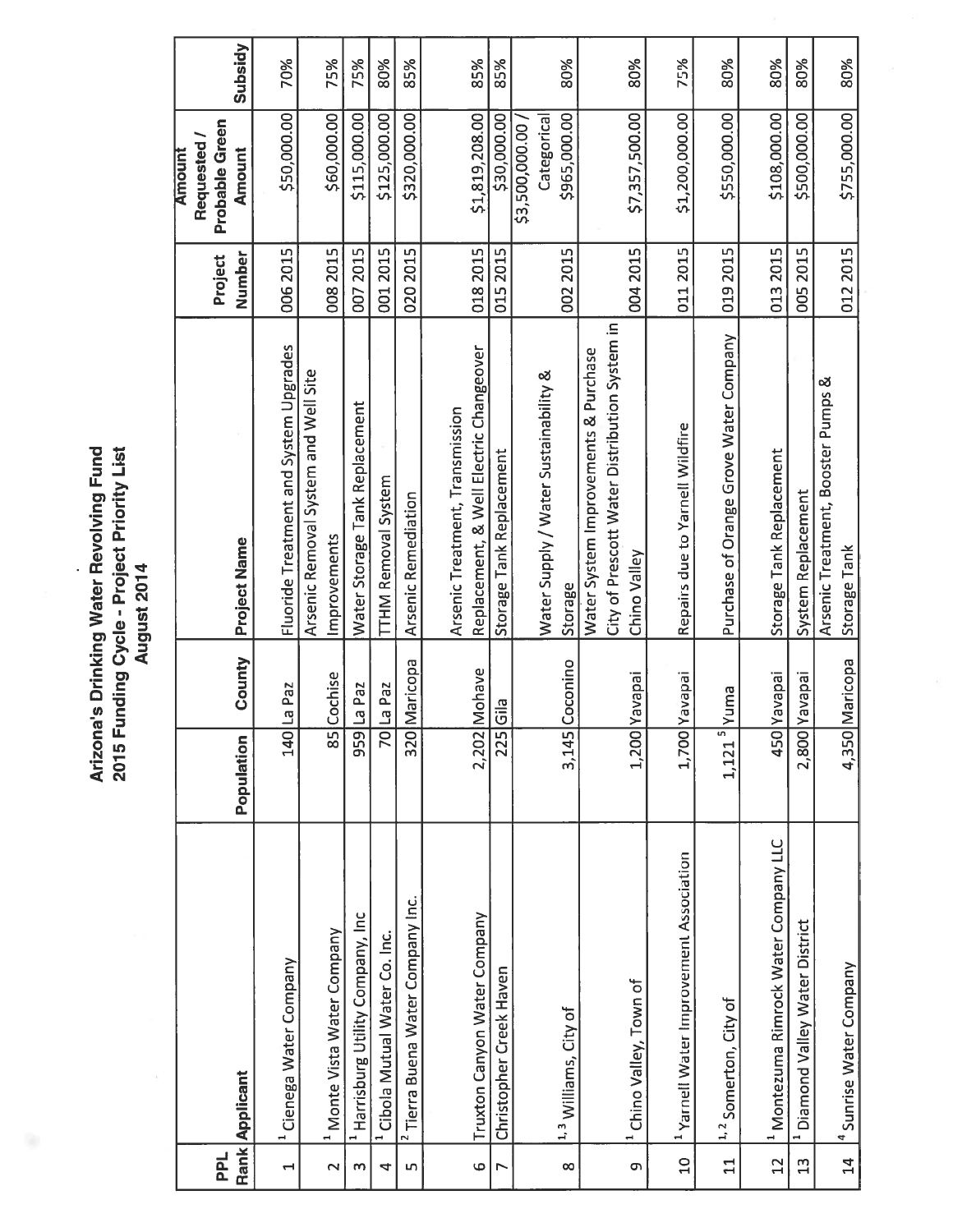|               |                                 |            |                   |                                                        |          | <b>Amount</b>   |         |
|---------------|---------------------------------|------------|-------------------|--------------------------------------------------------|----------|-----------------|---------|
|               |                                 |            |                   |                                                        |          | Requested/      |         |
| <b>PPL</b>    |                                 |            |                   |                                                        | Project  | Probable Green  |         |
|               | Rank Applicant                  | Population | County            | <b>Project Name</b>                                    | Number   | <b>Amount</b>   | Subsidy |
|               |                                 |            |                   | Capital Improvements (Storage, Electric and            |          |                 |         |
| <u>ក្ន</u>    | Clear Springs Utility Company   | 1,180      | <b>Cochise</b>    | Waterline)                                             | 0092015  | \$426,249.00    | 85%     |
| $\frac{6}{1}$ | <sup>1</sup> Clarkdale, Town of | 4,026      | <b>iedeve</b>     | Water System Security Improvements                     | 0162015  | \$68,000.00     | 80%     |
|               |                                 |            |                   |                                                        |          |                 |         |
| $17-1$        | Sandario Water Company          |            | L,000 Pima        | Capital Improvements (Storage & Electrical)   010 2015 |          | \$587,650.00    | 85%     |
| $\frac{8}{1}$ | Appaloosa Water Company         | 630 Y      | iedeve            | <b>Backup Generator</b>                                | 0142015  | \$60,000.00     | 80%     |
|               |                                 |            |                   | Water Main Replacement - Crawford Street,              |          |                 |         |
| 9             | Nogales, City of                |            | 21,830 Santa Cruz | McNab to Sonita                                        | 0172015  | \$630,000.00    | 85%     |
| 20            | Litchfield Park Service Company |            | 39,000 Maricopa   | LPSCO Recharge Wells                                   | 003 2015 | \$1,755,000.00  | 90%     |
| <b>Total:</b> |                                 |            |                   |                                                        |          | \$20,016,607.00 |         |

<sup>1</sup> Eligible for disadvantaged community designation

<sup>2</sup> New project on PPL<br><sup>3</sup> Eligible for Green Project Reserve<br><sup>4</sup> Board approved; subsidy locked in at time of board resolution<br><sup>5</sup> Population of Orange Grove Water System